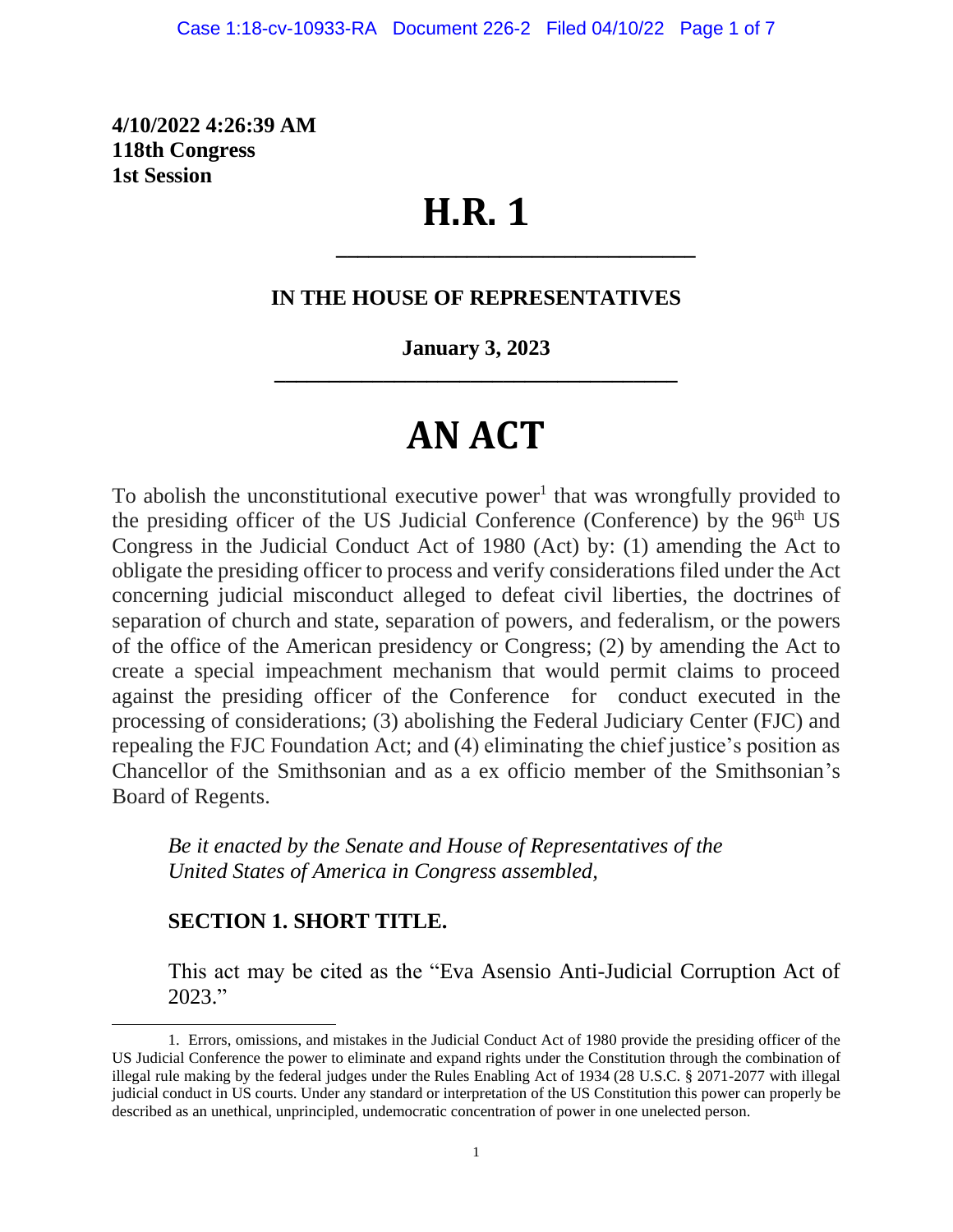## **SECTION 2. ABOLITION OF FEDERAL JUDICIAL CENTER AND FEDERAL JUDICIARY CENTER FOUNDATION**

(A) Chapter 16 of title 28, United States Code, Section 629 is abolished, repealed, vacated, and removed in its entirely.

(B) Chapter 42 of Title 28, United States Code, Section 620 is abolished, repealed, vacated, and removed in its entirely.

## **SECTION 3: REMOVAL OF CHIEF JUSTICE FROM SMITHSONIAN BOARD OF REGENTS**

(A) Section 20 of Chapter 3 of title 20, United States Code is amended to remove the Chief Justice of the United States from the Board or Regents of the Smithsonian Institution.

## **SECTION 4: ANY PERSON'S RIGHT TO FILE COMPLAINTS AGAINST A FEDERAL JUDGE**

(A) Chapter 16 of title 28, United States Code, Section 351 is amended to add the following subsection:

## **(e) Report by the Chief Judge**

Upon the filing of any complaint alleging that a judge has, or group of judges have, acted fraudulently or otherwise engaged in clearly discernable unauthorized, unreasonable, or illusory conduct with the clerk of court, the Chief Judge must within 30 days of the date of filing of the complaint produce a report containing a full recitation of the factual allegations of each overt fraudulent or illusory act performed by a judge or group of judges and include in the report how the each overt fraudulent or illusory act is alleged to have affected any right or doctrine guaranteed under the United States Constitution.

(B) Chapter 16 of title 28, United States Code, Section 352(a)(2) is amended to delete the phrase: "the chief judge may request the judge whose conduct is complained of to file a written response to the complaint," and replaced with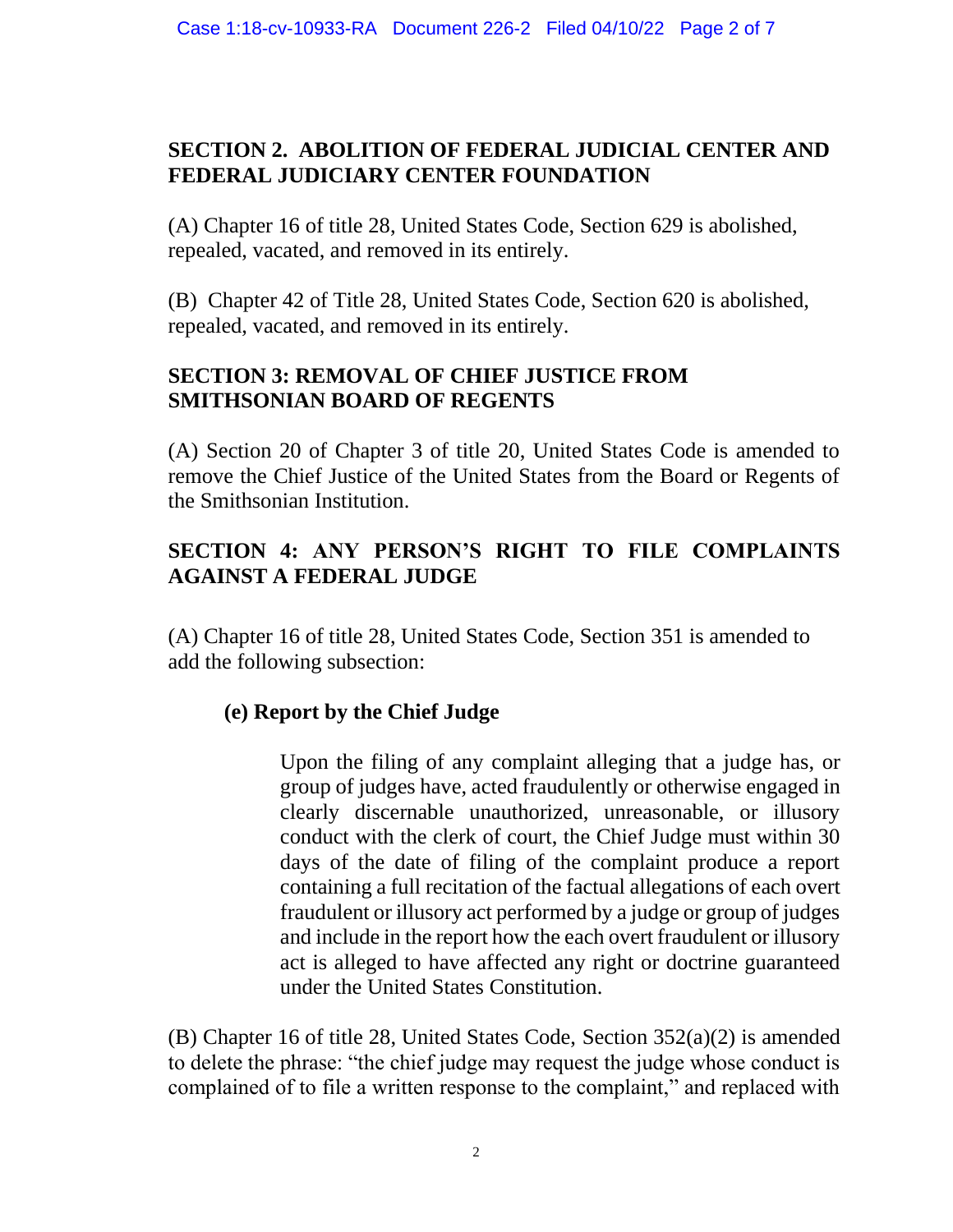the phrase: "the chief judge must request the judge whose conduct is complained of to file a written response to the complaint."

(C) Chapter 16 of title 28, United States Code, Section 352(c) is amended to delete the phrase "the denial of a petition for review of the chief judge's order shall be final and conclusive and shall not be judicially reviewable on appeal or otherwise" and replaced with the phrase: "the denial of a petition for review of the chief judge's order shall be immediately appealable to the full Judicial Conference."

(D) Chapter 16 of title 28, United States Code, section 352 is amended to add the following subsection

#### **(e) Consideration by the Judicial Conference**

At any time during the proceedings, the complainant has a right to present to appeal to the full Judicial Conference a Demand for Consideration. Neither the subject judge or judges nor the verifying chief judge has any right to respond to the appeal. The US Judicial Conference's presiding officer must acknowledge and verify the appeal within 5 days, and the Consideration must be processed in accordance with section 365.

#### **SECTION 5: TRANSPARENCY IN THE CONFERENCE**

(A) Section 351 of Chapter 16 of title 28, United States Code is amended by adding the following subsection:

#### (e) **Notification Requirements When Substituting Chief Judge –**

Should the Chief Judge of a Judicial Council transfer authority to review a complaint to another judge, the transfer is not valid unless and until the complainant is provided written notification of the transfer."

(B) Section 352(b)(2) of Chapter 16 of title 28, United States Code is amended by adding the following language:

> "The chief judge shall personally serve copies of the written order to the complainant and to the judge whose conduct is the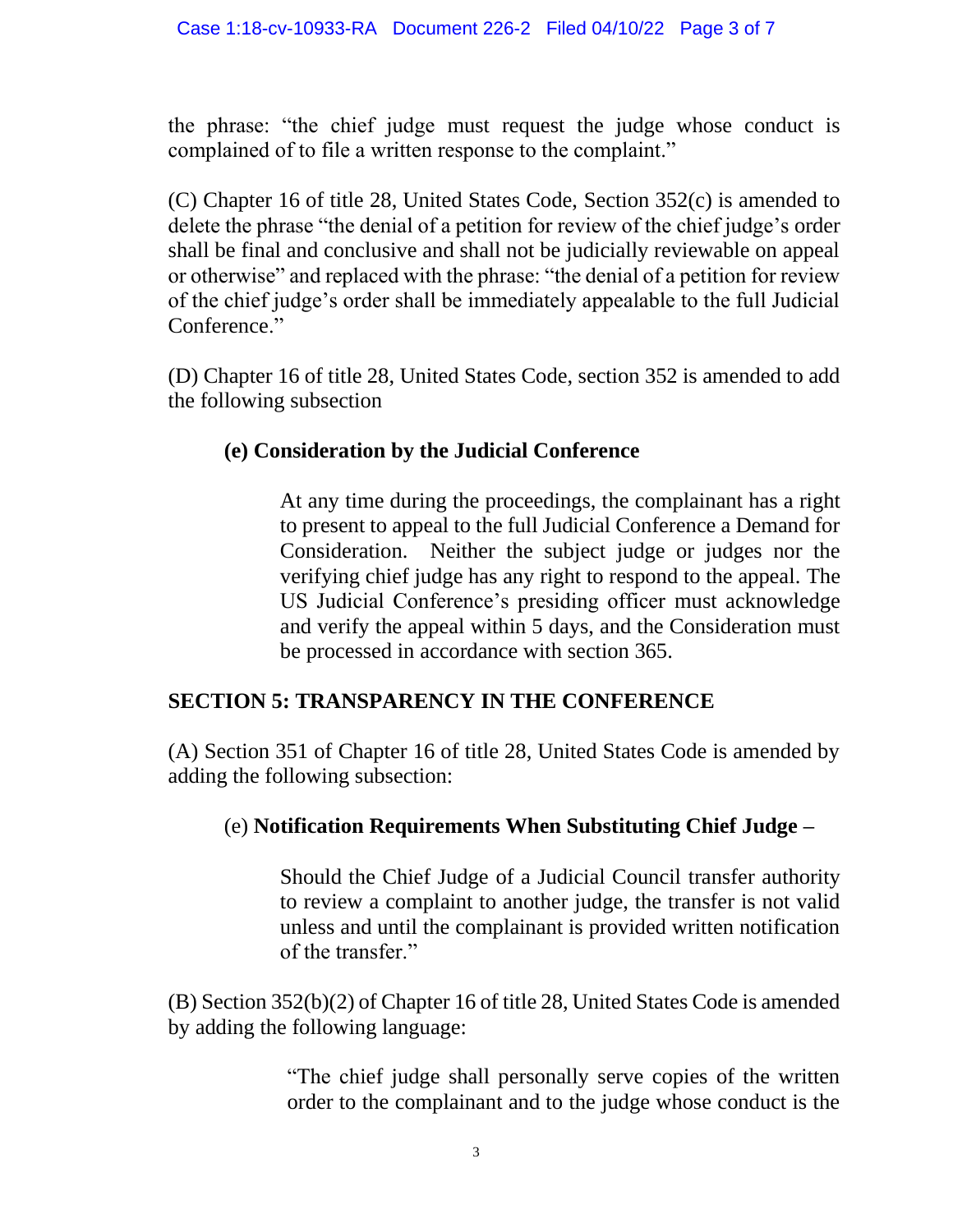subject of the complaint within five business days. No order of the chief judge is effective unless and until personal service is completed during this timeframe."

(D) Section 352 of Chapter 16 of title 28, United States Code is amended by adding the following subsection:

## **(e) Filing of Consideration in the District Court Docket. –**

In the event a complainant seeks review of a final order of the chief judge of a judicial council, the complaint and full record of the investigation shall be filed in the electronic docket of the case in the United States District Court that gave rise to the judicial complaint.

(D) Section 359 of Chapter 16 of title 28, United States Code is repleaded and replaced by adding the following subsections:

## (a) **Restriction on Individuals Who Are Subject of Investigation.—**

No judge whose conduct is the subject of an investigation under this chapter shall serve appear at a judicial council or the Judicial Conference for any reason or purpose until all proceedings under this chapter relating to such investigation have been finally terminated.

## (b) **Amicus Curiae.—**

Any person shall be granted the right to intervene or to appear as amicus curiae in any proceeding before a judicial council or the Judicial Conference under this chapter.

#### **SECTION 6: REMOVAL OF CONFIDENTIALITY PROVISIONS**

(A) In General – Section 360, Chapter 16 of Title 28, United States Code is amended by repealing subsection (a) and replacing it with the following subsection: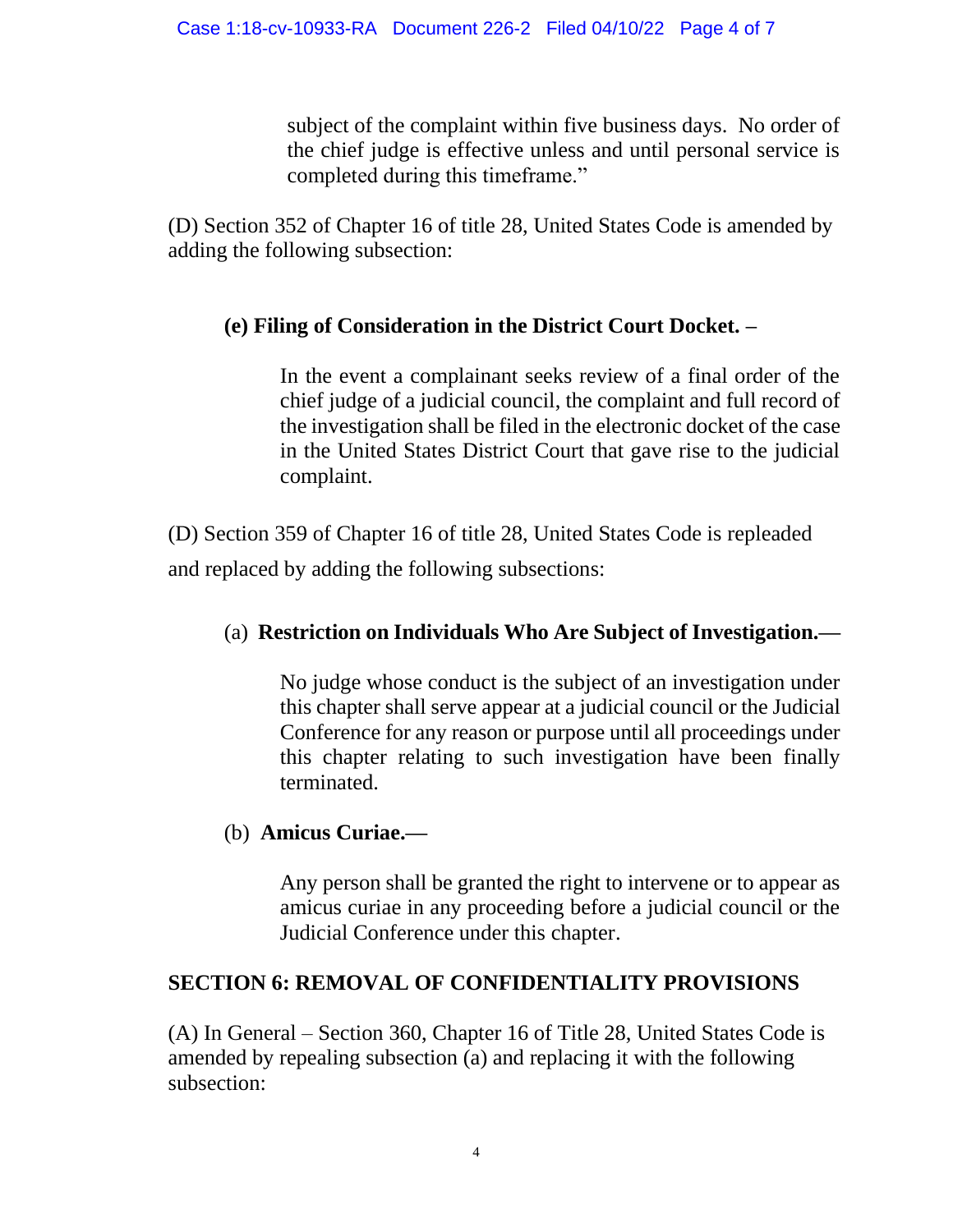#### **(a) Confidentiality of Proceedings. –**

"No papers, documents or records of proceedings related to investigations conducted under this chapter shall be confidential."

#### **SECTION 7. MECHANISMS FOR IMPEACHMENT OF JUSTICES AND JUDGES**

(A) In General – Chapter 16 of title 28, United States Code, is amended by adding at the end the following section:

Sec. 365. Mechanism for Impeachment

(a) Creation of the Commission to Regulate Use of Judicial Raw Will and Coercion in US Courts –

- (1)On the first day of the legislative session of each new Congress, the President shall select five members from his Executive staff, the Speaker of the House of Representatives shall select five members of the House of Representatives, and the President Pro Tempore of the Senate shall select five members from the Senate to serve on the Joint Executive and Congressional Commission to Regulate Use of Judicial Raw Will and Coercion in US Courts (Commission).
- (2)Each member of the Commission will serve a maximum period of two years or one term of Congress. Each member serves at the pleasure of the President, the House of Representative, and Senate and can be removed and replaced by them for any reason. Replacement members will serve shortened terms that end on the last day of the Congress for which they are appointed.
- (3)The Commission shall have jurisdiction to review any and all complaints of judicial misconduct filed by any person with the Judicial Council and Judicial Conference.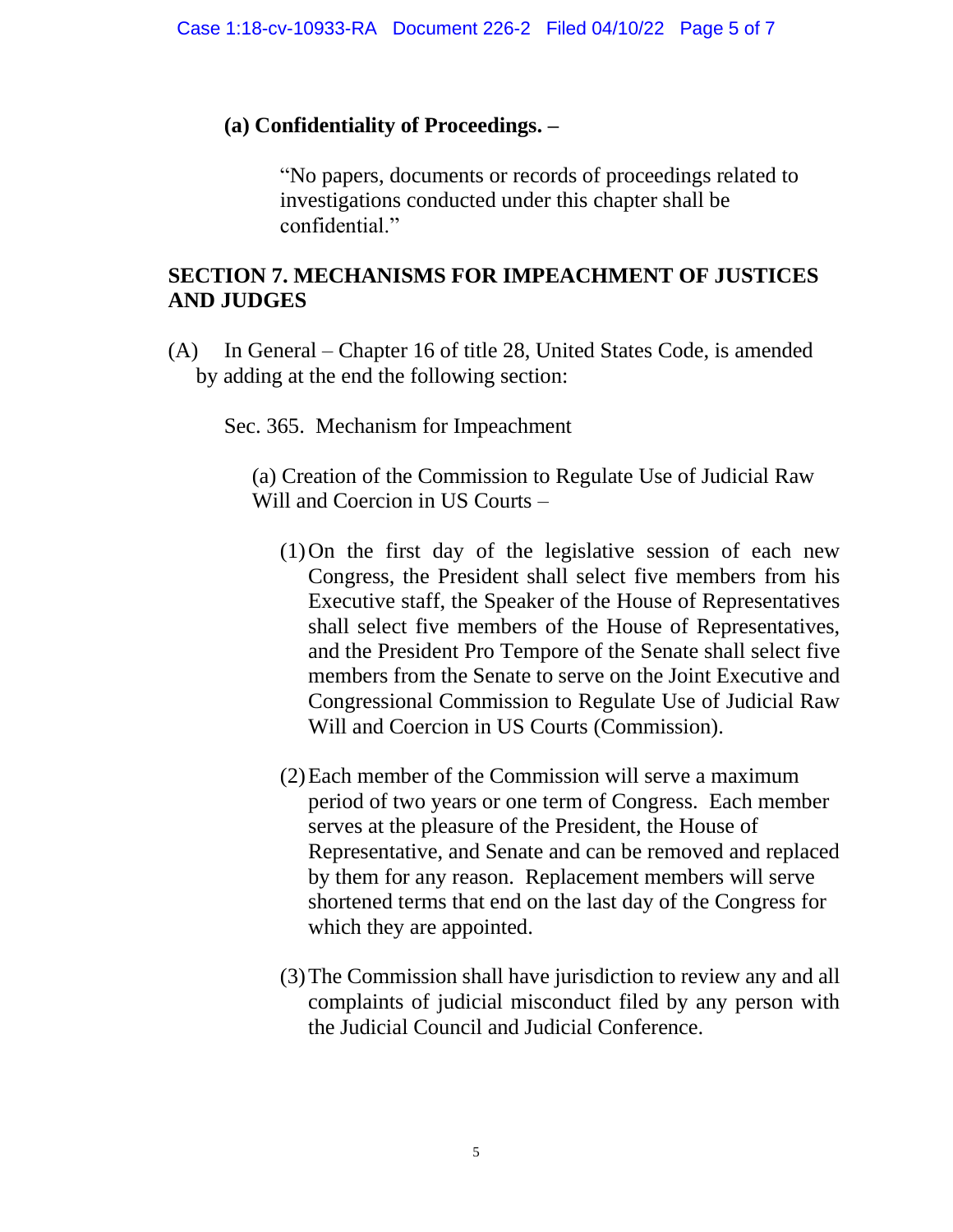- (4)The Judicial Conference shall have 90 days to resolve a Consideration and report a full recitation of the allegations the Commission.
- (5)No complaints or Considerations may be filed directly with the Commission.
- (6)The Commission shall have the authority to investigate any Consideration filed at the Judicial Conference and remove any justice or judge from office under the standards set forth in Section 366 of this Act.
- (7) Not later than 100 days after the date of enactment of this Act, the Commission shall publish written rules and procedures for the review of reports of judicial conduct complaints filed and Consideration with the Commission under this Act.

#### **SECTION 8. STANDARDS FOR IMPEACHMENT OF JUSTICES AND JUDGES**

(A) In General – Chapter 16 of title 28, United States Code, is amended by adding at the end the following sections:

Sec. 366. Standards for Impeachment

(a) Constitutional Basis –

(1) A justice or judge of the United States shall be removed from office upon impeachment for, and conviction of, the infringement on individual liberties and inalienable rights, the creation of fabricated judge-made national policies that have no textual basis in the United States Constitution, or other high crimes and misdemeanors, as provided in Article II, section 4 of the United States Constitution.

(2) A justice or judge of the United States shall hold office during good behavior as provided in Article III, section 1 of the United States Constitution. As justice or judge failing to act with good behavior shall be removed from office by the